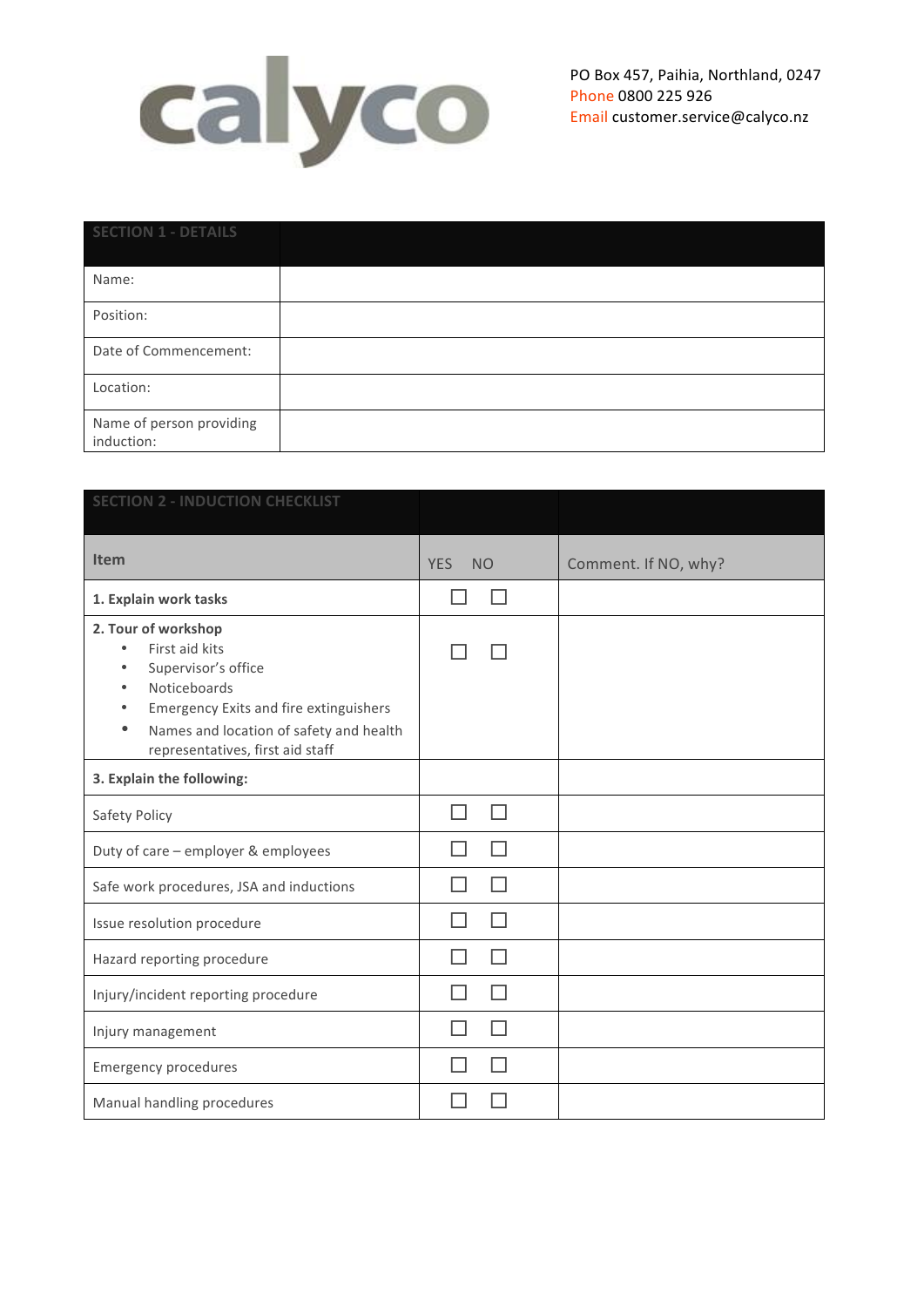

PO Box 457, Paihia, Northland, 0247 Phone 0800 225 926 Email customer.service@calyco.nz

| <b>SECTION 2 - INDUCTION CHECKLIST</b>                    | (Continued)                   |                      |
|-----------------------------------------------------------|-------------------------------|----------------------|
| <b>Item</b>                                               | <b>YES</b><br><b>NO</b>       | Comment, If NO, why? |
| Hazardous substance procedures                            | $\Box$<br>H                   |                      |
| Machine safety procedures                                 |                               |                      |
| Working from heights procedures                           | H                             |                      |
| <b>Electrical safety</b>                                  |                               |                      |
| Permit to work                                            | $\Box$<br>ш                   |                      |
| Eye protection                                            | П<br>П                        |                      |
| Hearing protection                                        | П<br>$\overline{\phantom{a}}$ |                      |
| Personal protection equipment                             | Ιl                            |                      |
| Vehicle safety                                            | $\Box$<br>$\Box$              |                      |
| Working on/near roads procedures                          | П<br>П                        |                      |
| Procedures for good housekeeping                          |                               |                      |
| Safety signage                                            |                               |                      |
| Alcohol and other drugs in the workplace                  |                               |                      |
| Smoking                                                   |                               |                      |
| Procedures for working outside such as skin<br>protection | $\Box$                        |                      |
| Compensation claims process and rehabilitation            |                               |                      |
| Schedule of follow up training                            | П                             |                      |
|                                                           |                               |                      |
|                                                           |                               |                      |

| <b>SECTION 3 - SIGNATURES</b> |  |                   |  |  |  |
|-------------------------------|--|-------------------|--|--|--|
| Manager:                      |  | Name of Employee: |  |  |  |
| Signed:                       |  | Signed:           |  |  |  |
| Date:                         |  | Date:             |  |  |  |